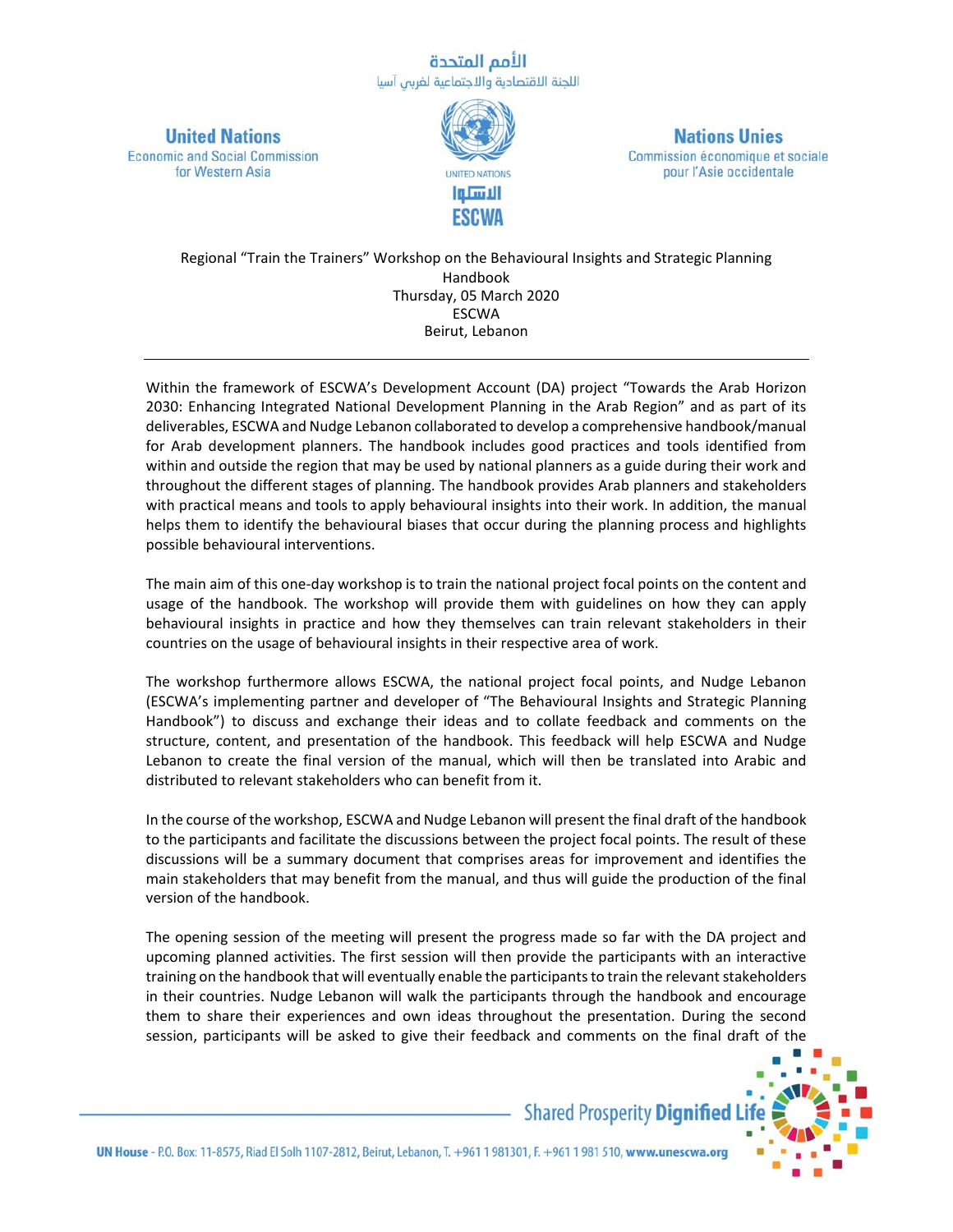handbook and encouraged to identify relevant stakeholders in their countries. During the closing session, ESCWA and the national focal points will take a look at the near future and agree upon upcoming milestones.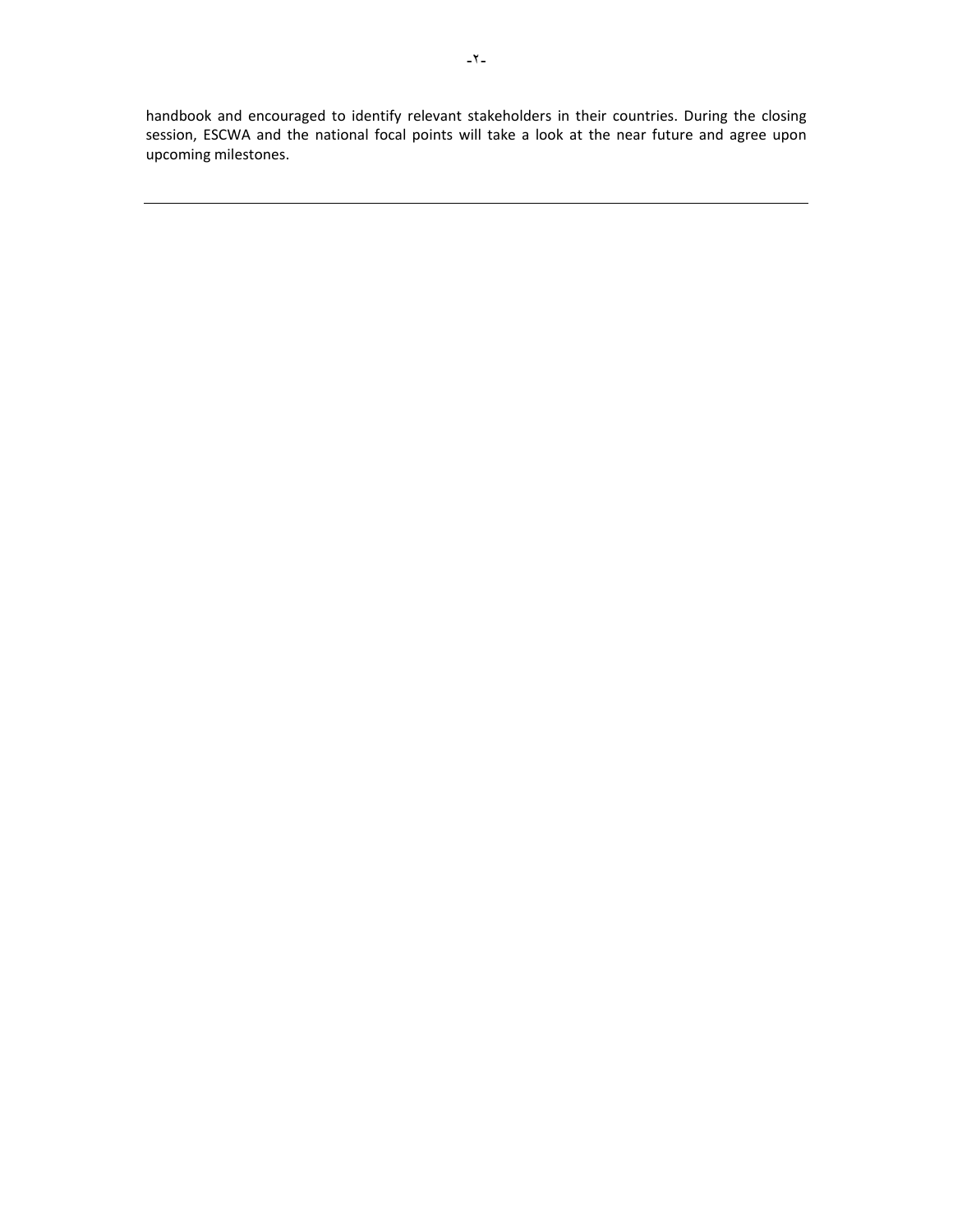|                    |       | Agenda                                                                                                                                                                                                                                                                                                                                                                                                                                                                                   |
|--------------------|-------|------------------------------------------------------------------------------------------------------------------------------------------------------------------------------------------------------------------------------------------------------------------------------------------------------------------------------------------------------------------------------------------------------------------------------------------------------------------------------------------|
| Thursday, 05 March |       |                                                                                                                                                                                                                                                                                                                                                                                                                                                                                          |
| 9:00               | 09:30 | <b>Arrival and Registration</b>                                                                                                                                                                                                                                                                                                                                                                                                                                                          |
| 09:30              | 10:00 | <b>Opening Session</b>                                                                                                                                                                                                                                                                                                                                                                                                                                                                   |
|                    |       | Welcoming remarks and brief overview of project progress, tour de<br>table and review of the agenda                                                                                                                                                                                                                                                                                                                                                                                      |
|                    |       | <b>Presentation: ESCWA</b>                                                                                                                                                                                                                                                                                                                                                                                                                                                               |
| 10:00              | 11:00 | Session 1.1: Interactive "Train the Trainers" Session on the<br><b>Behavioural Insights and Strategic Planning Handbook</b>                                                                                                                                                                                                                                                                                                                                                              |
|                    |       | In this session, ESCWA's implementing partner, Nudge Lebanon, will<br>walk the participants through the handbook. The presentation will<br>focus on the seven stages of the planning process, the common pitfalls<br>and biases that frequently occur at the different stages of the planning<br>process, and the suggested ideas for behavioural interventions. Nudge<br>Lebanon will present relevant case studies that demonstrate practical<br>applications of behavioural insights. |
|                    |       | The session will be interactive, as experts from Nudge Lebanon will ask<br>the participants to identify further pitfalls in the various stages of the<br>planning process, other than the ones mentioned. The participants<br>will also be encouraged to share their own experiences and to name<br>situations from their work where behavioural insights could prove to<br>be valuable.                                                                                                 |
|                    |       | National project focal points will share their experience by giving<br>examples on a challenging situation/pitfall from their country that can<br>benefit from the application of the toolkit.                                                                                                                                                                                                                                                                                           |
|                    |       | Presentation and Facilitation: Nudge Lebanon and ESCWA<br>٠                                                                                                                                                                                                                                                                                                                                                                                                                              |
| 11:00              | 11:30 | <b>Coffee Break</b>                                                                                                                                                                                                                                                                                                                                                                                                                                                                      |
| 11:30              | 13:00 | Session 1.2: Interactive "Train the Trainers" Session on the<br><b>Behavioural Insights and Strategic Planning Handbook "Continued"</b>                                                                                                                                                                                                                                                                                                                                                  |
|                    |       | This session continues with the training on the handbook and the<br>discussion on practical applications of behavioural insights within the<br>context of national and strategic planning. The session will also include<br>open discussions of relevant case studies from the region and outside.                                                                                                                                                                                       |
|                    |       | Presentation and Facilitation: Nudge Lebanon and ESCWA                                                                                                                                                                                                                                                                                                                                                                                                                                   |